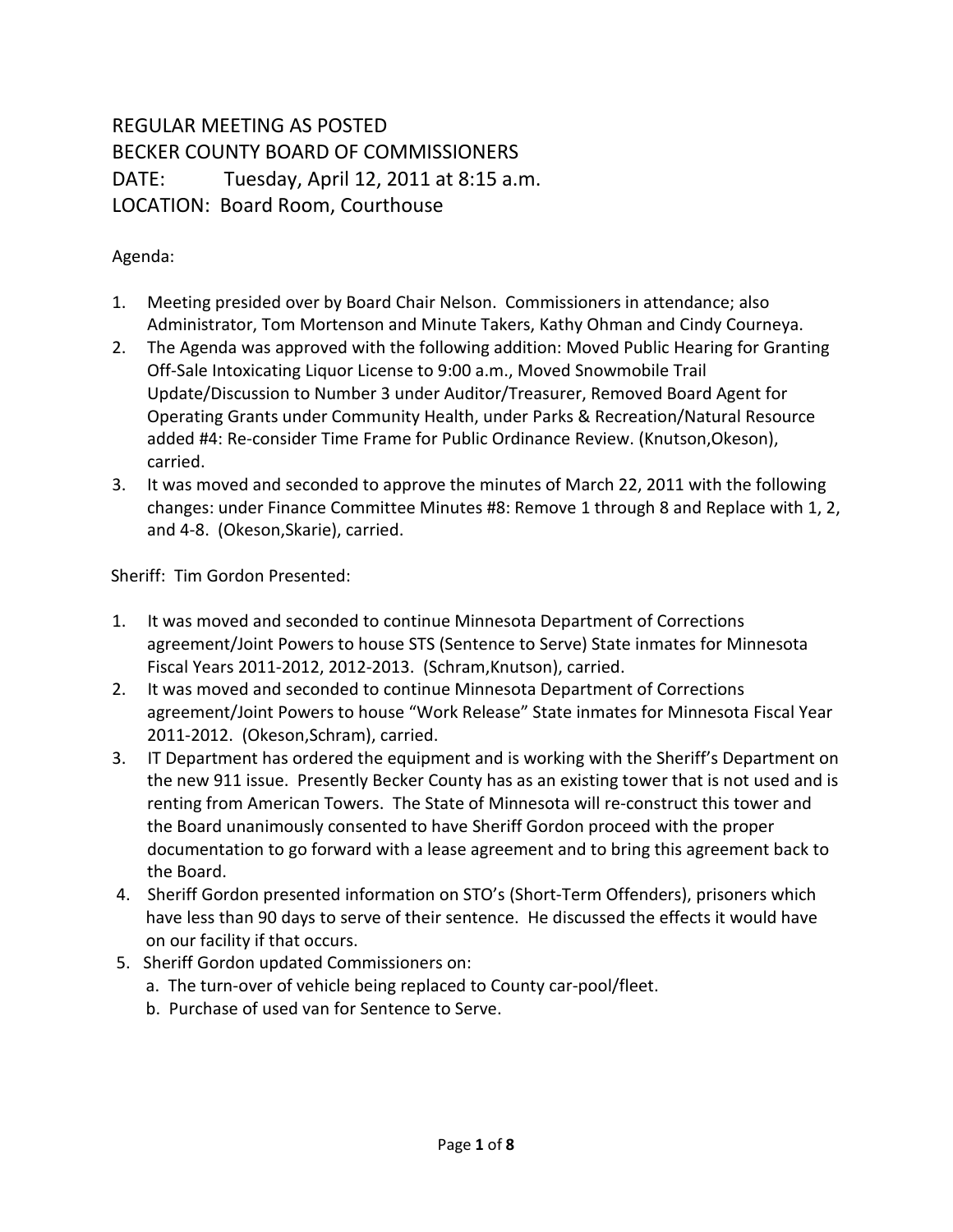## Commissioners:

- 1. Open Forum:
	- a. Craig Hall, President of Northwood Trail Reapers came to show support for local snowmobile clubs doing the trail grooming. He thinks this is a strong, positive move and is looking forward to working with Becker County.
	- b. Steve Tucker from Northwood Trail Reapers expressed there is a lot of backing for the local snowmobile clubs doing the trail grooming and if they do the grooming it will be done right.
	- c. Joel Matter, a member of Ultra and Midnight Snowmobile Clubs, recognized Becker County for their role in improving the trails and wants to be supportive with what the Board is doing.
- 2. Reports and Correspondence:
	- a. Commissioner Okeson
		- i. Reported on the following meetings: Detroit Lakes/Becker County Airport Commission, Sheriff's Committee and Highway Committee.
	- b. Commissioner Knutson
		- i. Reported on the following meetings: Mahube, Planning and Zoning Ordinance Review Committee, Environmental Affairs Committee and Parks & Recreation Board.
	- c. Commissioner Schram
		- i. Reported on the following meetings: Highway Committee, Sheriff's Committee, Mahube, EDA (Economic Development Authority), Agri-Business, Becker County Council on Aging, Winter Trails Committee, Snowmobile Club meeting, Wild Rice Watershed, Wild Rice Advisory Board, Planning and sat in for Commissioner Nelson at the Zoning Ordinance Committee.
	- d. Commissioner Nelson
		- i. Reported on the following meetings: Cormorant Lakes Watershed Advisory Board, Becker County Extension Service and Human Services Committee.
	- e. Commissioner Skarie
		- i. Reported on the following meetings: Sunnyside, Historical Society, Becker County Fair Board, Development Achievement Center (DAC), Lakeland Mental Health, Becker County Extension Service, Environmental Affairs Committee and Human Services Committee.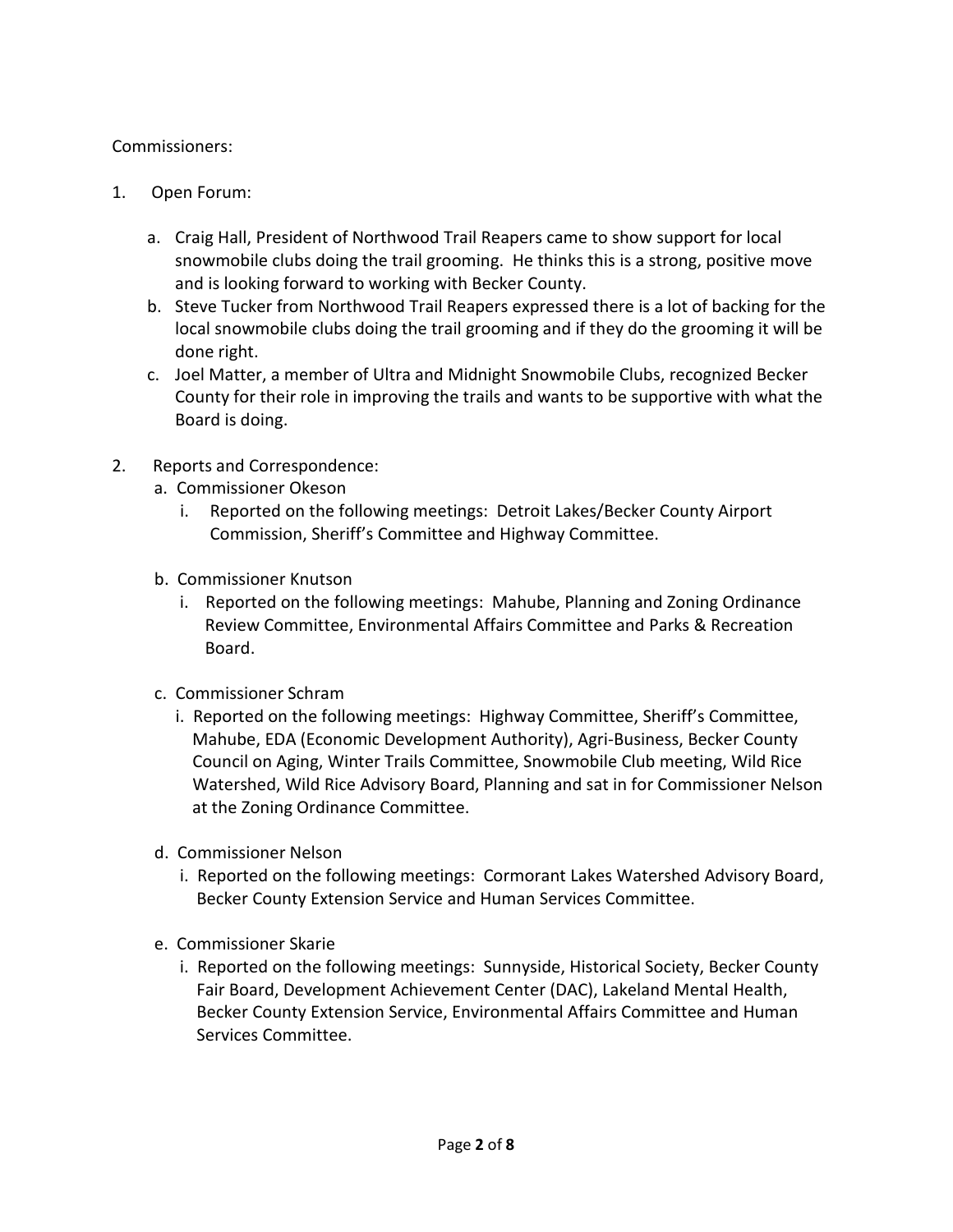- 3. Commissioner Appointments:
	- a. It was moved and seconded to appoint Chuck Jost to the Economic Development Authority (EDA). (Skarie,Knutson), carried.
- 4. Public Hearing on Off-Sale Intoxicating Liquor License:
	- a. A public hearing was opened at 9:00 am for the Seven Sisters Spirits, LLC, owners are Corey R Maple, Deforest A. Malstrom III, Bradley E. Malstrom, and Corey T. Malstrom. Comments were taken. It was moved and seconded to approve the new Off-Sale Intoxicating Liquor License to Seven Sisters Spirits, LLC. (Knutson,Okeson), carried. Public hearing was closed.

Auditor/Treasurer: Ryan Tangen Presented:

- 1. Licenses and Permits
	- a. It was moved and seconded to approve an On/Off Combination 3.2 Beer License to Elaine Palmer for Frazee Golf Course. (Schram,Knutson), carried.
	- b. It was moved and seconded to approve an On/Off Combination 3.2 Beer License to Brad Swanson for Swanie's. (Okeson,Skarie), carried.
	- c. It was moved and seconded to approve an Off Sale 3.2 Beer License to Matthew L. Anderson for Tri-Lakes Roadhouse. (Schram,Knutson), carried.
	- d. It was moved and seconded to approve an On-Sale Liquor License to Matthew L. Anderson for Tri-Lakes Roadhouse. (Knutson,Okeson), carried.
	- e. It was moved and seconded to approve an Off-Sale Liquor License to Cynthia Lou Knoll for Toad Lake Store. (Skarie,Schram), carried.
	- f. It was moved and seconded to approve Annual Tubing Licenses for Cathleen & James Pihlaja for Charlie's Ottertail Tubing and Ben Garlie for Ed's River Run. (Knutson,Schram), carried.
- 2. Snowmobile Trail Update:
	- a. Discussed and read Resolution 04-11-1L. All of the snowmobile clubs felt the language was adequate and there will be a public meeting on April 14, 2011 to discuss the trails. Becker County would remain the sponsor and apply for any grants. The resolution will be considered under Item #3 of Parks & Recreation/Natural Resource Management.

Finance Committee Minutes:

- 1. It was moved and seconded to approve regular claims, over 90-day claims and Auditor's Warrants.
	- a. Beug's Ace Hardware in the amount of \$23.60 due to missing invoice.
	- b. Auditor's Warrants for 3/23/11 in the amount of \$10,072.67, 3/15/11 in the amount of \$4,410.00 and 4/6/11 in the amount of \$229,763.79. (Okeson,Schram), carried.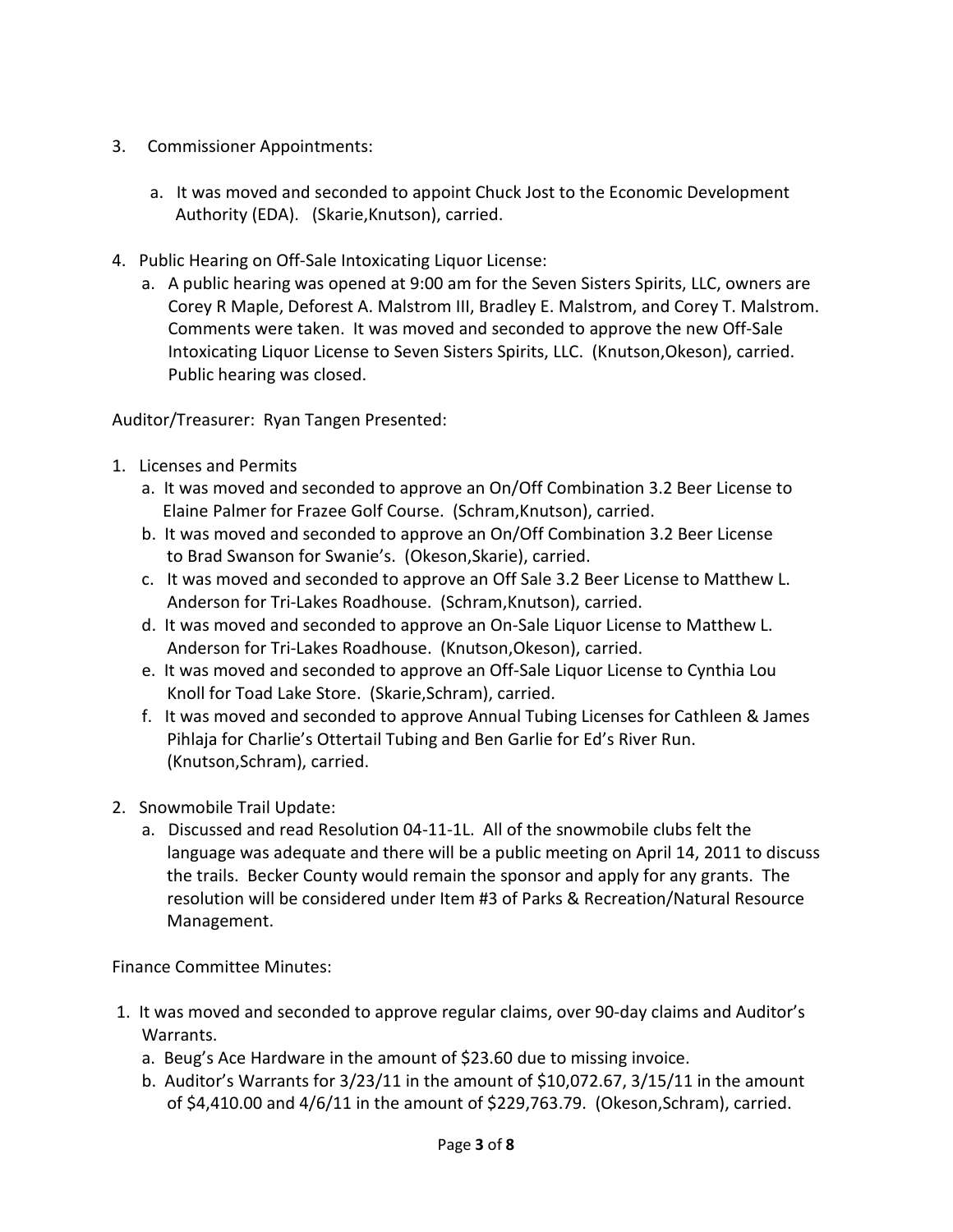- 2. The Human Services claims were reviewed and it was recommended to approve when presented.
- 3. It was recommended to approve when presented the Purchase of Service Agreements for Becker County DAC Semi-Independent Living Services, Becker County DAC Day Training and Habilitation, First Link, Solutions, West Home, Lakes Crisis Center.
- 4. It was recommended to approve when presented the Purchase of Service Agreement Amendments for UCare, Stellher Human Services and White Earth Mental Health.
- 5. It was recommended to approve when presented the termination of the memorandum of understanding with Otter Tail County.
- 6. It was recommended to accept when presented the grants for Children's Mental Health and Pohlad Family Foundation Grant.
- 7. It was recommended to approve when presented Resolution 04-11-1E, which authorizes the County Board Chair to sign waiver agreements.
- 8. It was recommended to approve when presented Resolution 04-11-1D, which authorizes the hiring of two part-time transit bus drivers.
- 9. It was recommended to approve when presented Resolution 04-11-1G, which authorizes hiring part-time tramway operators.
- 10. It was recommended to approve when presented changing Tramway Hours of Operation, based on usage, to 12:00 p.m. to 9:00 p.m., June through Labor weekend.
- 11. It was recommended to approve when presented Resolution 04-11-1H, to accept the low bid from Central Specialties, Inc. for Project SAP 03-606-17, Etc. in the amount of 1,624,481.13.
- 12. It was recommended to approve when presented Resolution 04-11-1I, to accept the low bid from Knife River Materials for Project SAP 03-621-14 in the amount of \$1,349,892.03.
- 13. It was recommended to approve when presented Resolution 04-11-1J, to authorize the the purchase of a forklift as outlined in the capital expenditure report of up to \$18,500.
- 14. It was recommended to approve when presented, Resolution 04-11-1O, Lake Park Transportation Study, in the amount of \$3,000.
- 15. It was recommended to approve when presented Resolution 04-11-1K, to accept the Cooperative Agreement with Cuba Township for Bridge Replacement and Approach Grading, which is under jurisdiction of the Township of Cuba.
- 16. It was moved and seconded to approve the purchase of a new meter for the Uninterruptable Gas Program up to the amount of \$2,225.00. (Knutson,Skarie), carried.
- 17. It was recommended to postpone the approval of an IT training area proposal for the installation of additional electric outlets and network ports and to refer this to the Space Needs Committee for their review.
- 18. Mr. Tangen presented the Downtown Park District Assessment for review.
- 19. It was moved and seconded to accept the February Cash Comparison and Investment Summaries from the Auditor/Treasurer. (Knutson,Okeson), carried.
- 20. It was recommended to have the Environmental Committee review the credit policy at the Transfer Station.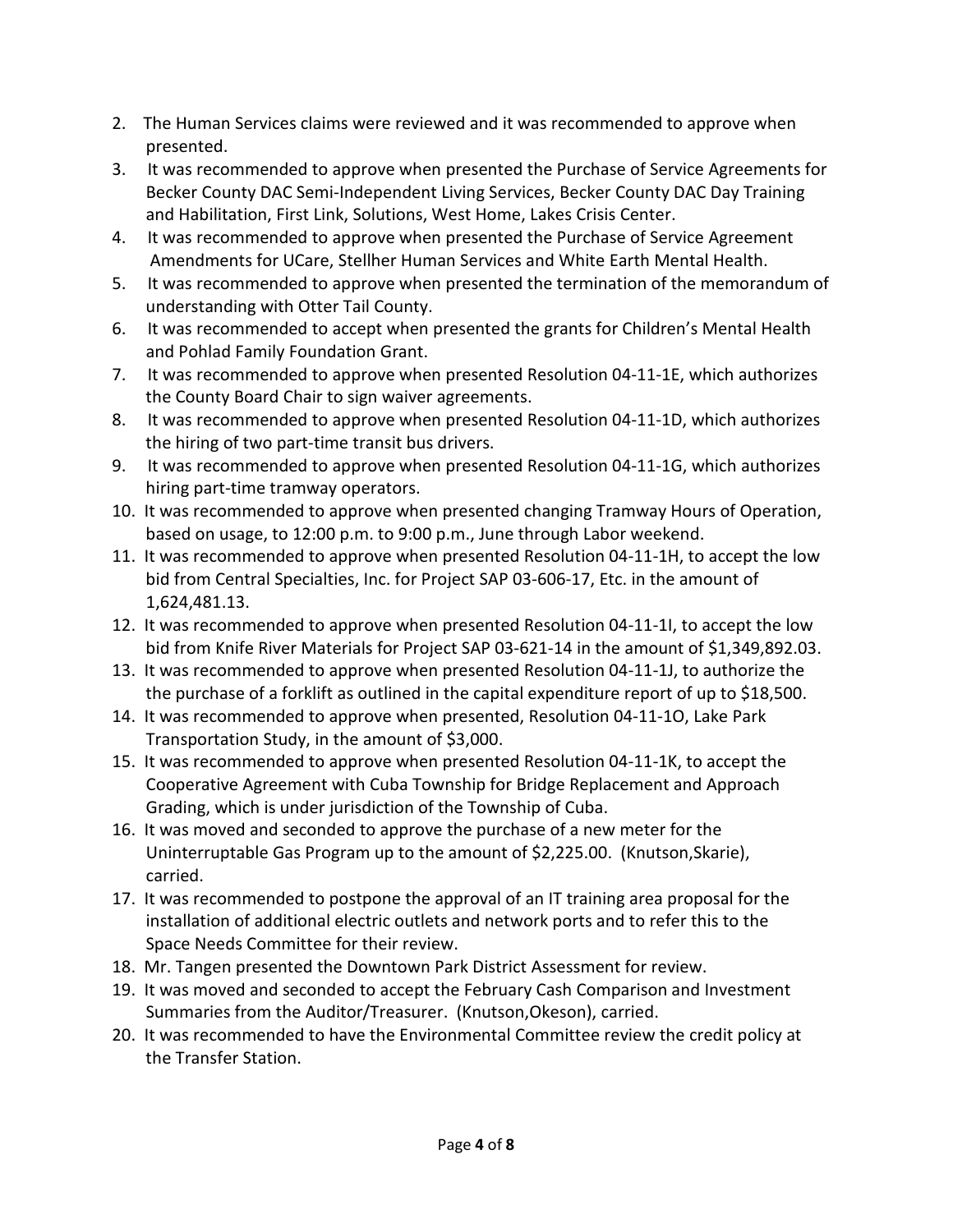Mahube - Leah Pigatti and Marcia Otte Presented:

- 1. It was moved and seconded to approve Resolution 04-11-1M, to participate in the Northwestern Minnesota Support Services Funds for the Long-Term Homeless Program (Knutson,Schram), carried.
- 2. It was moved and seconded to move forward on settlement condition based on discussion in closed session and to authorize the County Administrator to sign settlement agreement, if met. (Knutson,Okeson), carried.

Soil and Water:

- 1. John Hanson, a representative from the Buffalo –Red River Watershed District presented information on the LaBelle and Boyer Lakes Highwater Outlet Project and thanked the Board for their continued support.
- 2. It was moved and seconded to approve Resolution 04-11-1B, that the Becker County Board of Commissioners approve Absinthe Wormwood, Hoary Alyssum and Houndstongue weeds be added to the 2011 Becker County Noxious Weed list and request the Minnesota Commissioner of Agriculture approve the 2011 Becker County Noxious Weed List. (Knutson,Schram), carried.

Human Services – Nancy Nelson Presented:

- 1. There were no additional changes made to the agenda.
- 2. It was moved and seconded to approve the Waiver Purchase of Service Agreements for Meridan Services, Lakes Homes and Program Development and Becker County DAC. (Skarie, Schram), carried.
- 3. It was moved and seconded to approve the Purchase of Service Agreements for Becker County DAC (Semi-Independent Living Services), Becker County DAC (Day Training and Habilitation), First Link, Solutions, West Home and Lakes Crisis Center. (Knutson,Skarie), carried.
- 4. It was moved and seconded to approve the Purchase of Service Agreement Amendments for UCare, Stellher Human Services and White Earth Mental Health. (Skarie,Okeson), carried.
- 5. It was moved and seconded to approve the MOU (Memorandum of Understanding) Termination with Otter Tail County. (Knutson,Schram), carried.
- 6. It was moved and seconded to accept the Grant Acceptance the Children's Mental Health Combined Grant in the amount of \$348,547. (Skarie,Schram) carried.
- 7. It was moved and seconded to accept the Pohlad Family Foundation Grant in the amount of \$8,000. (Skarie, Knutson), carried.
- 8. It was moved and seconded to approve Resolution 04-11-1E, to allow the Board Chair to sign Home and Community Based Combined Wavier Agreements prior to Board authorization. (Skarie,Schram), carried.
- 9. It was moved and seconded to approve the Human Services Claims. (Knutson,Schram), carried.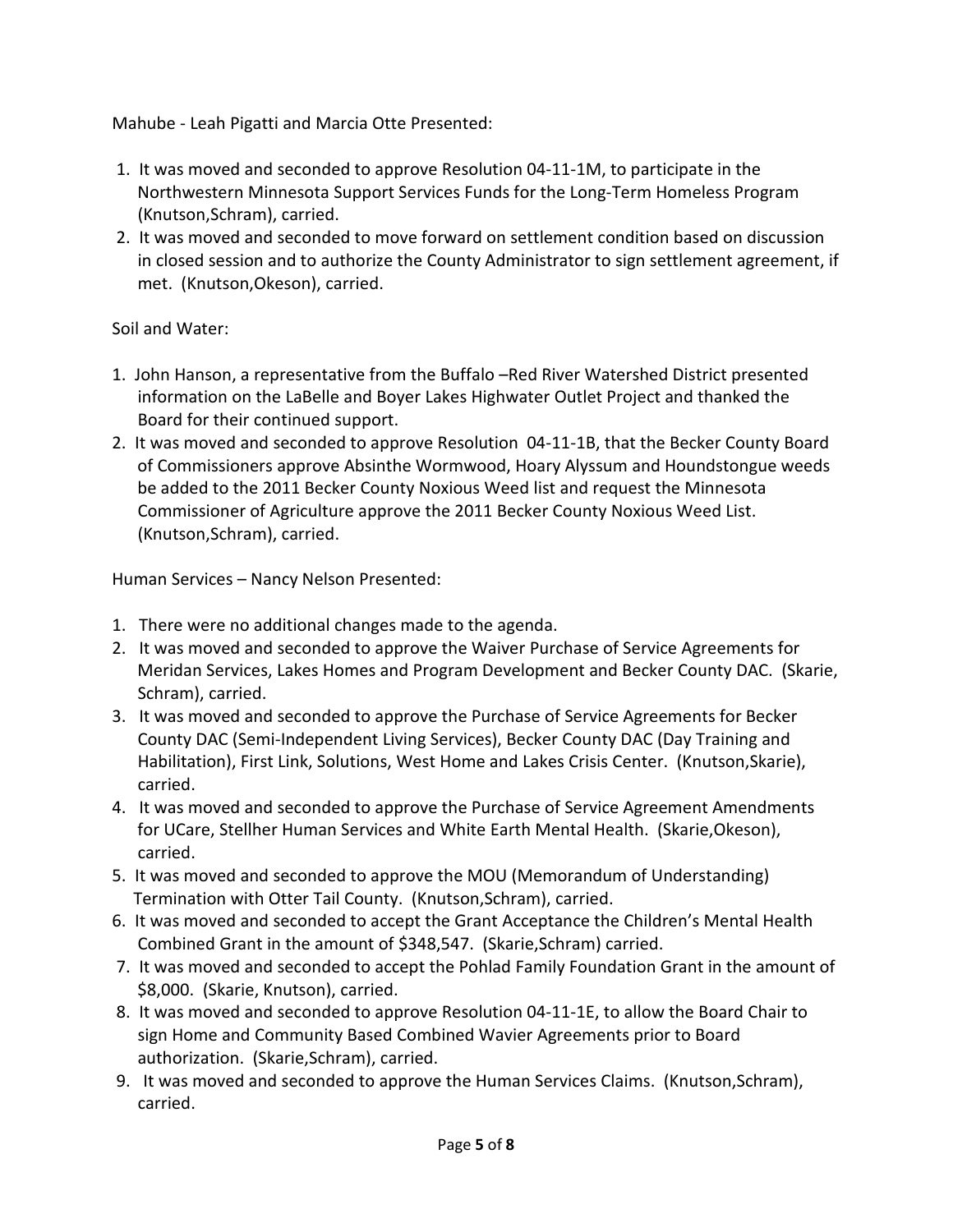- 10. It was moved and seconded to approve the NW Minnesota Public Health Compact for Community Health. (Skarie,John), carried.
- 11. It was moved and seconded to approve the Community Health Claims. (Schram,Skarie), carried.
- 12. It was moved and seconded to approve Resolution 04-11-1D, to advertise, interview and hire two (2) part-time bus drivers based on budget hours and dollars. (Schram, Okeson), carried.
- 13. It was moved and seconded to approve the Transit Claims. (Skarie,Schram), carried.

Parks and Recreation/Natural Resource Management: Ryan Tangen and Guy Fischer Presented:

- 1**.** It was moved and seconded to approve Resolution 04-11-1G, to advertise, interview and hire two (2) temporary, part- time Tramway Operators. (Knutson,Okeson), carried.
- 2. It was moved and seconded to approve Resolution #: 04-11-1C, that an easement shall be issued to Round Lake Township, the easement shall be non-exclusive, and construction and maintenance of roadway on the easement shall be sole responsibility of the Grantee. (Schram,Okeson), carried.
- 3**.** It was moved and seconded to approve Resolution 04-11-1L, which authorizes the County Administrator to begin coordinating with local snowmobile clubs/agents to explore the feasibility of transferring current County grooming and maintenance duties to the Winter Wonderland Snowmobile Trails system to local snowmobile clubs/agents. (Schram, Knutson), carried.
- 4. The County Parks and Recreation Ordinance and Recreation Plan Public Hearing and Approval Timeline was discussed. Public Hearing was postponed to meet the required three (3) week public notification prior to the hearing.
	- a. It was moved and seconded to rescind the motion for approval for the date of the Public Hearing on the Ordinance Review and discussion of the Recreational Plan previously set for April 12, 2011 that was approved at the March 22, 2011 Board meeting. (Knutson,Skarie). A roll call vote was requested. Commissioner Knutson, Commissioner Schram, Commissioner Nelson, Commissioner Okeson, and Commissioner Skarie voted aye. The motion carried.
	- b**.** It was moved and seconded to approve the Public Hearing for the County Parks and Recreation Ordinance Review and discussion of the Recreational Plan be held on May 19, 2011 at 6:30 p.m. - 7:30 p.m. for the Ordinance Review and 7:30 p.m. - 9:30 p.m. for the Recreational Plan at the Becker County Courthouse in the jury room or place to be determined. Plan - Public Hearing and Approval Timeline to May 19, 2011. (Skarie,Schram), carried.

Highway: Brad Wentz Presented:

- 1. There were no additions to the agenda.
- 2. Brad presented an update on the roads. A few roads by the refuge have washed out, other areas with flags for caution and townships have been directed to Rusty Haskins, Emergency Management, concerning damage to roads.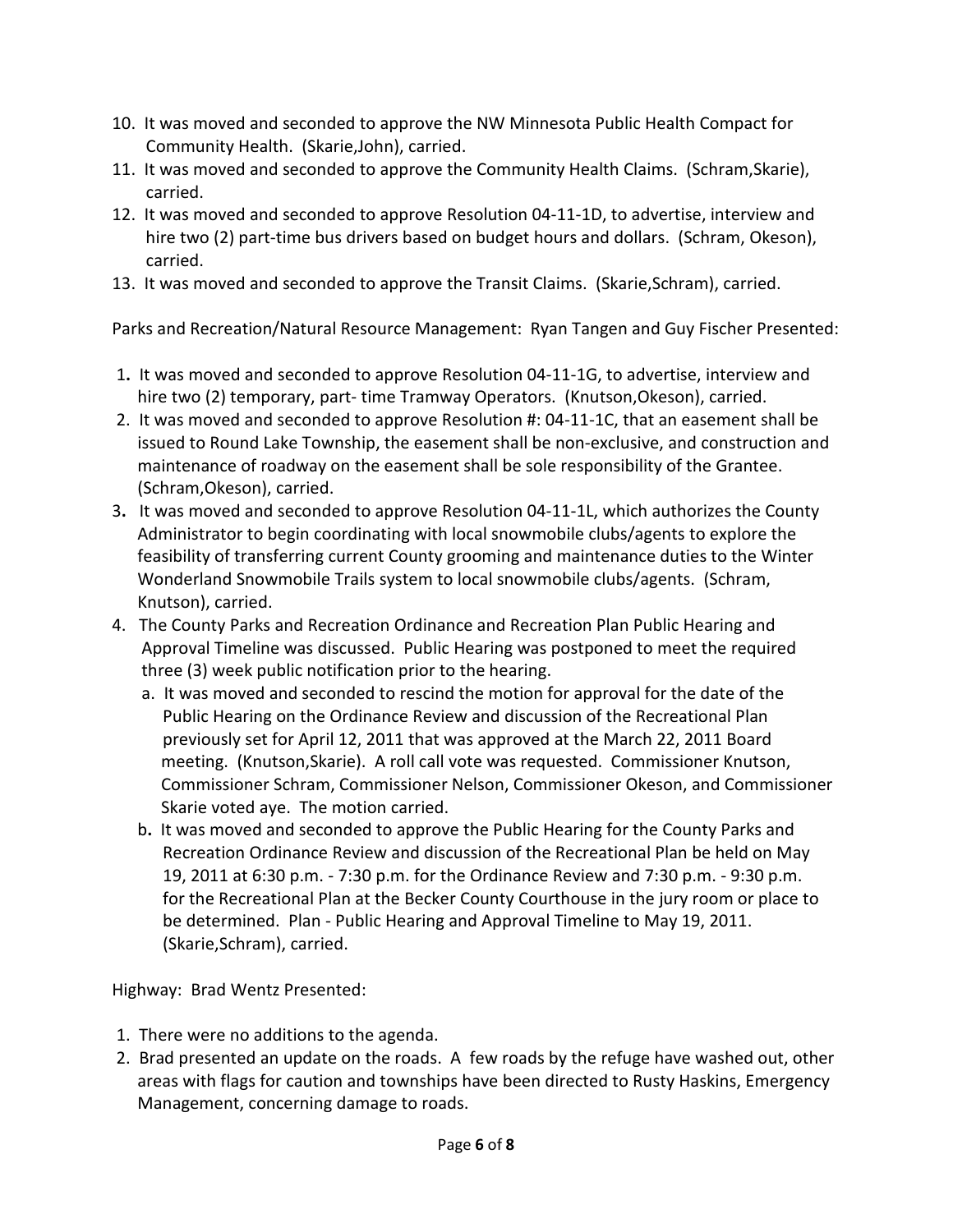- 3. It was moved and seconded to approve Resolution 04-11-1H, that the County Board is hereby authorized and directed, on behalf of Becker County to execute and enter into said contract with Central Specialties, Inc. for the low bid of \$1,624,481.13 for Project SAP 03— 606.17. (Okeson,Schram), carried.
- 4. It was moved and seconded to approve Resolution 04-11-1I, that the County Chairman and County Administrator are hereby authorized and directed, on behalf of Becker County to execute and enter into said contract with Knife River Materials for the low bid of \$1,349,892.03 for Project SAP 03-621-14. (Okeson/Schram), carried.
- 5. It was moved and seconded to approve Resolution 04-11-J, to authorize and direct the County Engineer to purchase a forklift as outlined in the capital expenditure report up to \$18,500. (Okeson,Skarie), carried.
- 6. It was moved and seconded to approve Resolution 04-11-1O, to give verbal commitment to participate in the Lake Park transportation study in the amount of \$3,000. (Skarie,Schram), carried.
- 7. It was moved and seconded to approve Resolution 04-11-1K, to authorize the Chairperson and County Administrator to sign the Cooperative Agreement with Cuba Township. (Okeson,Skarie), carried.

Planning and Zoning: Patty Swenson Presented:

1. It was moved and seconded to accept the Amendment of (CUP) Conditional Use Permit Document #574319 PID Number 11.0018.000 to allow burial plots starting at 10 feet from westerly property line. (Knutson,Schram), carried.

Assessor: Steve Skoog Presented:

1**.** It was moved and seconded to approve the abatement for PIN #05.0193.003 in Carsonville Township for the amount of \$184.00; for PIN #05.0193.004 in Carsonville Township for the amount of \$190.00; for PIN #06.0447.000 in Cormorant Township for the amount of \$124.00; for PIN #06.0479.000 in Cormorant Township for the amount of \$218.00; for PIN #06.0483.000 in Cormorant Township for the amount of \$216.00; for PIN #06.0397.000 in Cormorant Township for the amount of \$354.00; for PIN #08.0243.000 in Detroit Township for the amount of \$(100.00); PIN #13.0050.000 in Green Valley Township for the amount of \$332.00; PIN #19.0308.000 in Lake View Township for the amount of \$930.00; PIN #20.0271.000 in Maple Grove Township for the amount of \$300.00; PIN #21.390.506 in Osage Township for the amount of \$(184.00); PIN #21.0390.505 in Osage Township for the amount of \$220.00; PIN #21.0390.507 in Osage Township for the amount of \$220.00; PIN #24.0245.003 in Richwood Township for the amount of \$248.00; PIN #24.0245.000 in Richwood Township for the amount of \$124.00; PIN #27.0094.001 in Savannah Township for the amount of \$292.00; PIN #27.0094.000 in Savannah Township for the amount of \$8.00; PIN #31.0013.000 in Spruce Grove Township for the amount of \$202.00; PIN #36.0315.000 in White Earth Township for the amount of \$60.00; PIN #49.2146.000 in the City of Detroit Lakes for the amount of \$3,130.00; (Skarie, Okeson), carried.